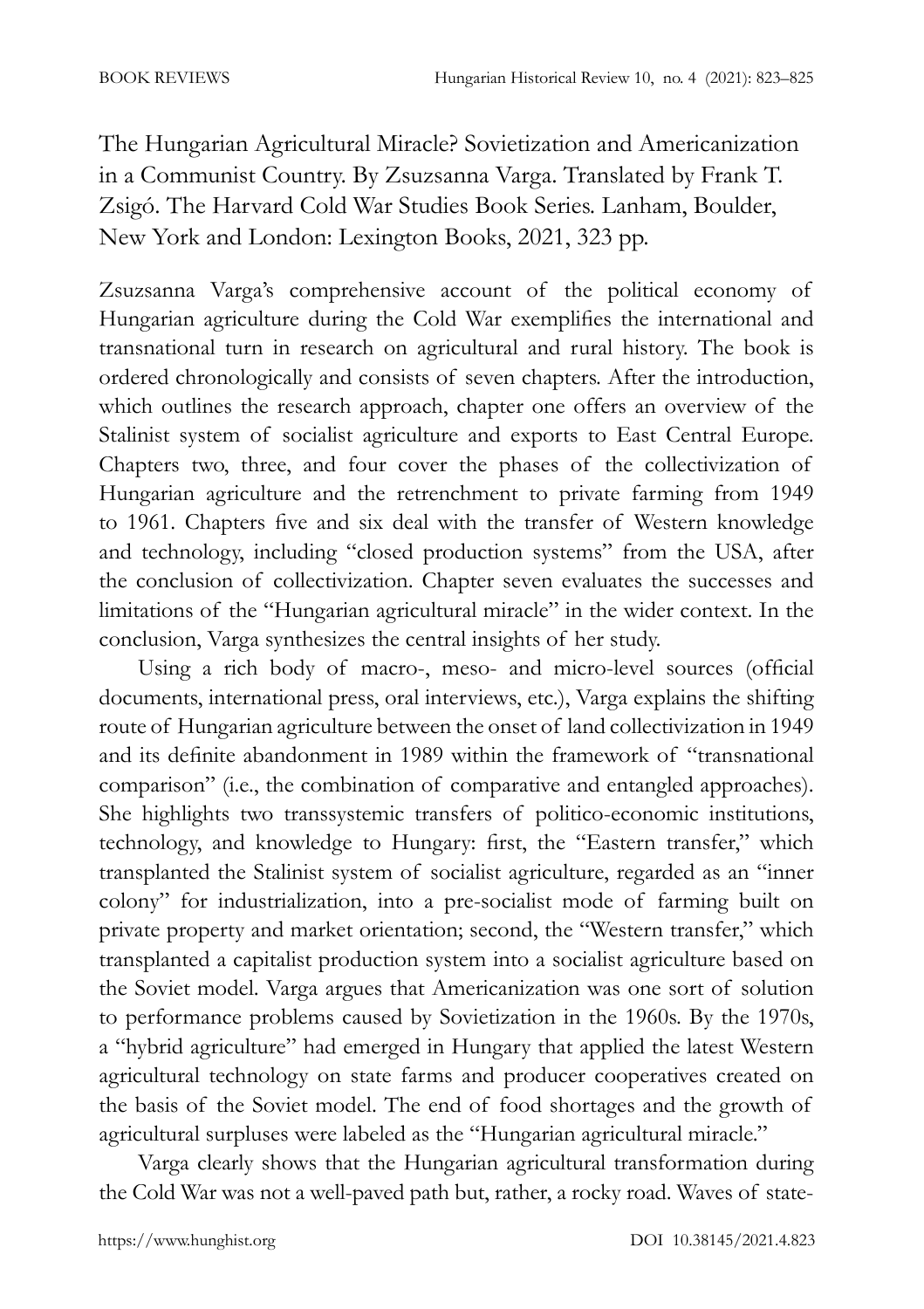led collectivization according to the Soviet model were interrupted by phases of de-collectivization that reflected the destabilization of the socialist regime, mediation by its agrarian lobby, and peasant agitation. While the Soviet model was implemented, negotiated, and adapted top-down by the Hungarian state apparatus, the adoption of Western technology and knowledge emerged bottom-up through partnerships of state farms and producer cooperatives with private companies from beyond the Iron Curtain. The resulting division of labor involved largescale state and collective farms specializing in capital-intensive arable production as well as small private household plots specializing in labor-intensive vegetable, fruit, and livestock production. The study shows institutional and technological transfer between countries with different political and economic systems can increase agricultural performance, provided that actors at sub-national levels gain agency to mediate between systemic imperatives and everyday priorities.

Although Varga does not refer to James Scott's notion of "high-modernism," her monograph contributes to the debate on state-led agrarian change in the twentieth century. The emergence of a both Sovietized and Americanized mode of farming in Hungary highlights the limits of top-down development schemes by authoritarian nation states and their technocratic planners as well as the potentials of bottom-up initiatives from the countryside. Rather than stateenforced "high modernism," the emergence of a Hungarian "hybrid agriculture" indicates a case of "low modernism" that shifts national economic performance through informal and formal institutionalization of sub-national grassroots activities. The creative adaptation of state-imposed collectivization by local actors – which was quite risky, as indicated by show trials against cooperative leaders – is framed in terms of a "successful alternative" to the Soviet model. From the prevailing socioeconomic perspective, this conclusion seems reasonable. However, doubts arise concerning the "successful" and "alternative" character of the "Hungarian agricultural miracle" when one shifts to a socio-natural view. The Western technoscientific package adopted by Hungarian state farms and producer cooperatives as well as the state-enforced Soviet model they struggled with rested on similar agro-industrial imperatives: the replacement of muscle power by machinery and agrochemicals based on fossil energy, the dissolution of the symbiotic relationship between arable and livestock farming, and the shift of both land and labor productivity according to the needs of industrial society. Seen from a socio-natural angle, the transnationally induced modernization of Hungarian agriculture during the Cold War might appear much "higher" (in Scott's terms) than from a purely socioeconomic view.